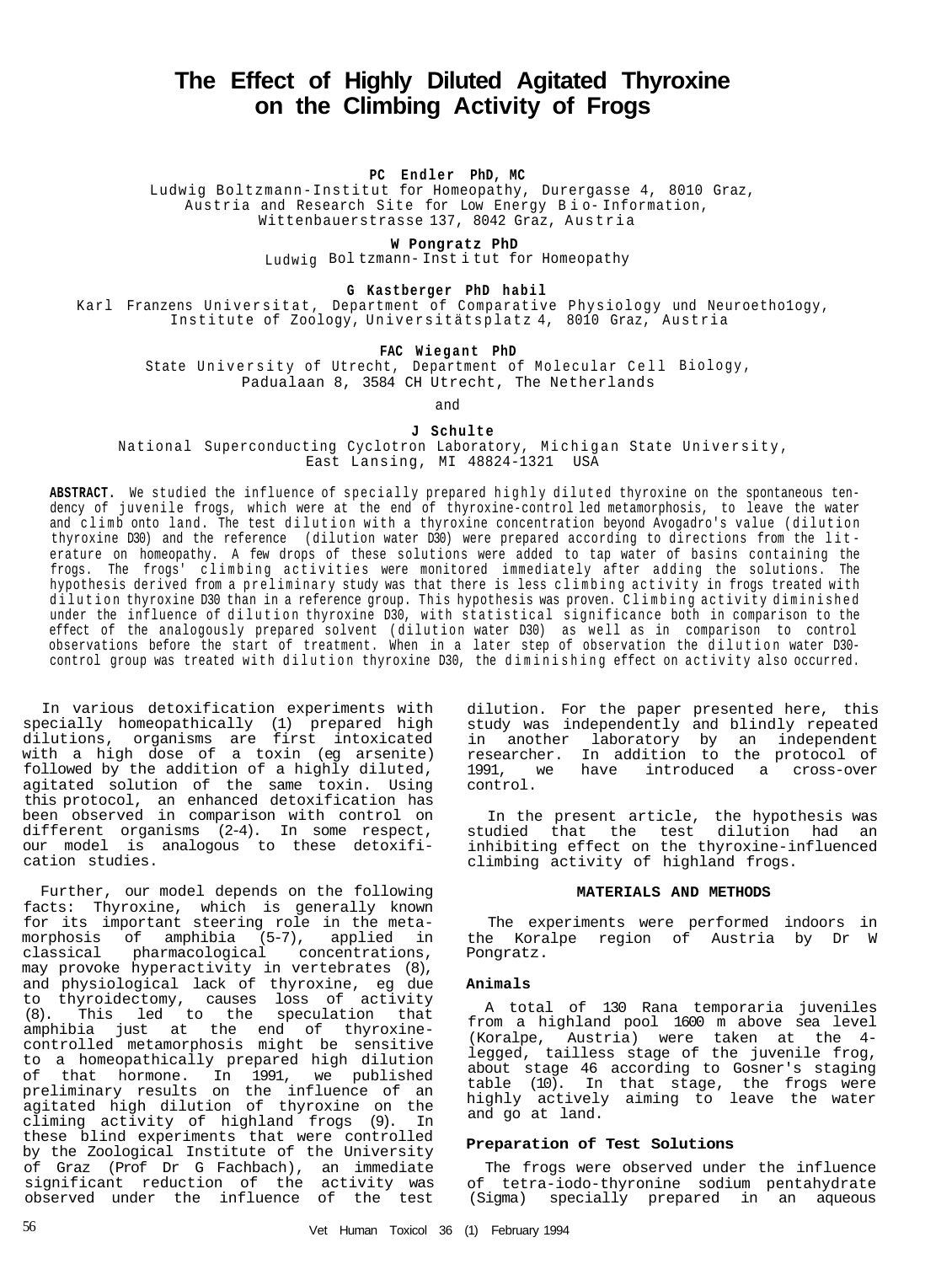solution  $1:10^{30}$  part of weight. The stock solution had a concentration of  $1:10^4$  part of the original substance of weight; it was diluted in steps of 1:10. The diluted solution was agitated according to standardized instructions (11); at every step a sterile bottle was partly filled with the dilution with the help of a disposable pipette and was pushed down at short regular intervals (eg against a rubber impediment) to create mechanical shock. A dilution of 1:10<sup>30</sup> was chosen according to the literature on experiments with highly diluted thyroid substance (12). The test solution prepared in this way was called dilution thyroxine D30. As a reference solution the solvent (pure distilled water) was prepared in an analogous way (dilution water D30). The solution set for the experiments was coded at the Boltzmann Institute fur Homoopathie in Graz. The set was applied blindly.

# **Treatment**

Dilution thyroxine D30, as well as the control dilution water D30, was always applied by putting 2 drops of the respective dilution into 0.5 L water of the basins containing the frogs, followed by gentle shaking of the basins.

# **Observation of Climbing Activity**

White plastic basins ( $I \times w \times h$ : 34x22 x 14.5 cm, Firma Miraplast, Austria) were each filled with 0.5 L of pure lake water. The juvenile frogs spontaneously climbing out of the water and up the walls of the basins were counted. In some cases, photos and a video were prepared as documentation. The climbing activity of juveniles in the course of 3 min was investigated by always comparing 2 groups of frogs in 2 different basins. All the frogs that climbed up the walls to a certain height were put back into the water before measurement; then both basins were shaken gently to provide the same starting conditions for the 2 groups. The number of climbers that had brought at least 4 of their 5 'extremities' (including the stump of the tail) out of the water was counted 1, 2 and 3 min after last shaking the basins. This experiment was repeated 5 times within 20 min. In the control experiment (step A), climbing activity was measured as described above without any treatment. In step B, the frogs were treated with dilution thyroxine D30 or dilution water D30. Immediately after this treatment, climbing activity was observed as above (blind experiment). In step C (cross-over treatment), the water D30 group from step B was treated with dilution thyroxine D30 and vice versa. An immediate observation was not performed. After 2 d, climbing activity was observed for 20 min as above. With regard to the fact that the 2 groups treated with dilutions thyroxine D30 and water D30, respectively, have been differentiated at the end of step B by the (blinded) researcher, the subsequent step C can only be described as an open experiment.

# **Further Conditions**

Indirect light was used. Room temperature was kept constant. Any external shocks were avoided. Five small sub-experiments were performed. Two basins were always used for treatment with dilutions thyroxin D30 and water D30, respectively. For each subexperiment the frogs were added to the 2 basins in the following manner before the dilutions were applied. All frogs were kept in 1 container and were submerged with water in order to prevent them from climbing. Then, with subsequent submergion, always 1 frog was taken out of the water and was put into 1 basin, then a second frog was taken out and put into the other basin, then a third frog was placed in the first basin, a fourth into the second basin and so on until each basin contained 13 frogs. It was decided at random which group of frogs would be treated with which (blinded) test solution. This procedure made for a total of 130 frogs and 650 observed cases/step, respectively. The positions of the basins were changed regularly to avoid any influence of spatial factors. If a frog had reached the edge of the basin, it was put back using a disposable wooden stick.

# **Evaluation of Data**

The cumulative frequency of climbers (Fc) was compared to that of frogs remaining in the water. For every one of the 5 successive repetitions of the observation, the cumulative frequencies of climbing attempts in the 2 groups were evaluated as a 4-field table by a Chi-square test at the specific measuring points in time. This differentiated evaluation was made for step 1 (reference), for step 2 (treatment) and for step 3 (crossover treatment). In order to investigate reliability, the single repetitions of the climbing observation were compared by Wilcoxon test at the measuring points in time. Furthermore, in order to get a survey over the data, the numbers of climbing frogs were added up for each step (reference, treatment and cross-over treatment) at the 3 different times (1,2 and 3 min) after the start of the respective experiment.

## **RESULTS**

Five experiments were performed with a total of 130 frogs. In Fig 1, the data from •the respective repetitions 1-5 were pooled for each step. In Fig 1A, the 2 curves give the increase of climbing activity Fc for frogs assigned for later treatment with dilution thyroxine D30 or dilution water D30. In this step A, before treatment, the increase of Fc is practically identical for both groups at all time points. In Fig 1B, the curves give the increase in step B, when dilutions thyroxine D30 and water D30 were added and observations were repeated immediately 5 times. The Fc values for the dilution thyroxine D30 group were 5-10% below those for the group treated with dilution water D30. In Fig 1C, the 2 curves show the increase after the cross-over treatment. In the 5 repetitions of the climbing observation, the Fc values for the frogs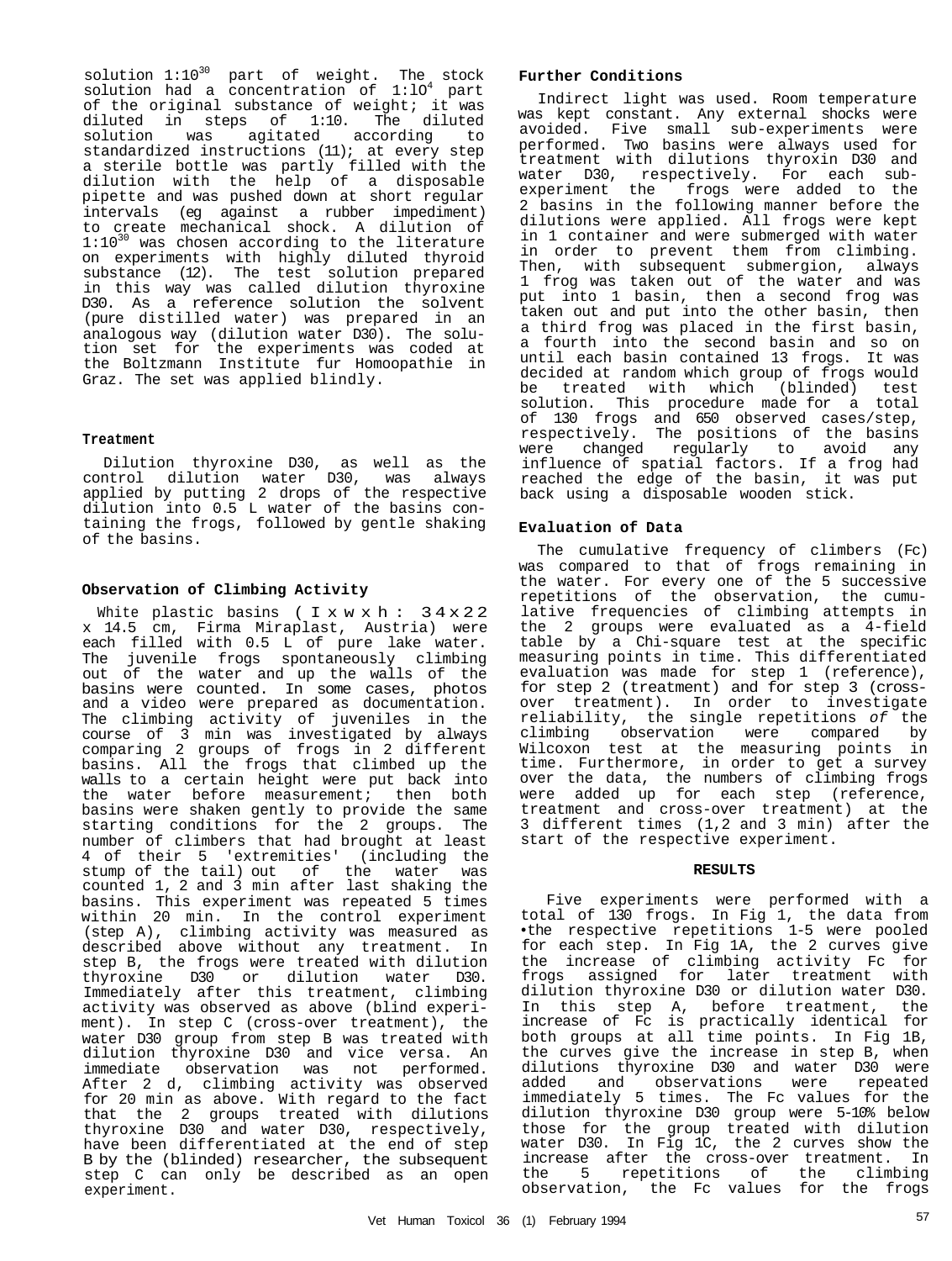

**Figure 1.** The influence of dilution thyroxine D30 on the climbing activity of juvenile highland frogs. Ordinate: Cumulative frequency of climbers Fc. 100% refers to the whole number of observed climbers in the 5 successive repetitions of each step (A, B, C) of the experiment (325 cases in each step). Abscissa: The measuring points in time for the 5 repetitive observations; min 1-3, 5-7, 9-11, 13-15, 17-19, pooled data. Step  $A =$  climbing activity before treatment: cumulative frequency of climbers assigned for later treatment with dilution thyroxine D30 (curve 1) and with dilution water  $D30$  (curve 2). Step  $B =$ immediately after treatment with the dilutions; black squares, frogs treated with thyroxine D30; white squares, frogs treated with water D30. Step  $C = 2$  days after crossover treatment; all frogs are finally treated with the dilution thyroxine D30. For further deta ils, see text.

treated with dilution thyroxine D30 + dilution water D30 until step C remained below those *of* step A, whereas the Fc values for the frogs treated with dilution thyroxine D30 in step C only decreased 3-10%.

Figure 2 is a more detailed description of step 2 (survey in Fig 1B). *It* shows the Fc values for dilution thyroxine D30 and for dilution water D30 immediately after the first treatment during the repetitive observations 1-5. The Fc values for dilution thyroxine D30 frogs are below those for reference frogs in all 5 repetitions. This difference is statistically significant (P between  $\langle 0.05 \rangle$  and  $\langle 0.001 \rangle$  for most, but not all repetitions. When the 5 repetitions were compared by a Wilcoxon test,  $\overline{P}$  was 0.043 at the first,  $0.068$  at the second, and  $0.042$ at the third min.

## **DISCUSSION**

The results observed in this study refer to juvenile highland frogs at the end of metamorphosis. They show there are differences in spontaneous climbing activity between frogs treated with dilution thyroxine D30 as compared to frogs treated with dilution water D30. Dilution thyroxine D30 slowed down activity significantly. Adding a few drops of dilution thyroxine D30 to the water in the basins induced a slowing down of the rate of spontaneous climbing activity in the amphibia. This was consistent with<br>the study reported by an independent the study reported by an independent researcher (9) that used a total of 78 frogs. The dilutions used then were checked for contaminations by  $T_4$ ,  $T_3$ , TSH and iodine independently and blindly at university institutes (Doz Dr G Passat, Prof Dr G Knapp). Hormone active contaminations were excluded up to the accuracy of measurement, ie the probes were free from contamination within the range of classical pharmacological doses. In the study in step A, before treatment, the increase of climbing activity Fc was practically identical for the 2 groups at all time points. In step B, dilutions thyroxine D30 and water D30, respectively, were added and the observation was repeated immediately. In these follow-up repetitions of the climbing observation, the Fc values for thyroxine D30 frogs were significantly below those for the reference group (9). Using a different experimental design, an inhibitory effect of dilution thyroxine D30 on the climbing activity of highland frogs has also been shown in a recent study has also been shown in a recent study<br>performed by 3 researchers from Graz and 1<br>from Utrecht, Netherlands (Endler PC, from Utrecht, Netherlands (Endler PC, Pongratz W, van Wijk R et al in Endler PC, Schulte J eds: Ultra High Dilution,<br>Physiology and Physics. Kluwer Academic eds: Ultra<br>and Physics. Publishers, Dortrecht, 1993, in press).

This tendency to reduce activity is opposite to that known for thyroxine in pharmacological doses (8), but is consistent with the results of our earlier studies on the effect of dilution thyroxine D30 on the transition from the 2-legged to the 4-legged stage in the metamorphosis of frogs (13,14). In these studies in 2 laboratories in Graz and in 1 laboratory in Utrecht, an inhibitory effect of dilution thyroxine D30 compared to dilution water D30 was shown (13,14). This inhibitory effect was also seen in recent controlled experiments using another method



**Figure 2.** Detailed description of step B (pooled cumulative frequencies in Fig 1B). 1005 refers to 65 frogs. -=not significant; \*=P<0.05; \*\*=P <0.01; \*\*\*=P <0.001. For further details, see Fig 1 and text.